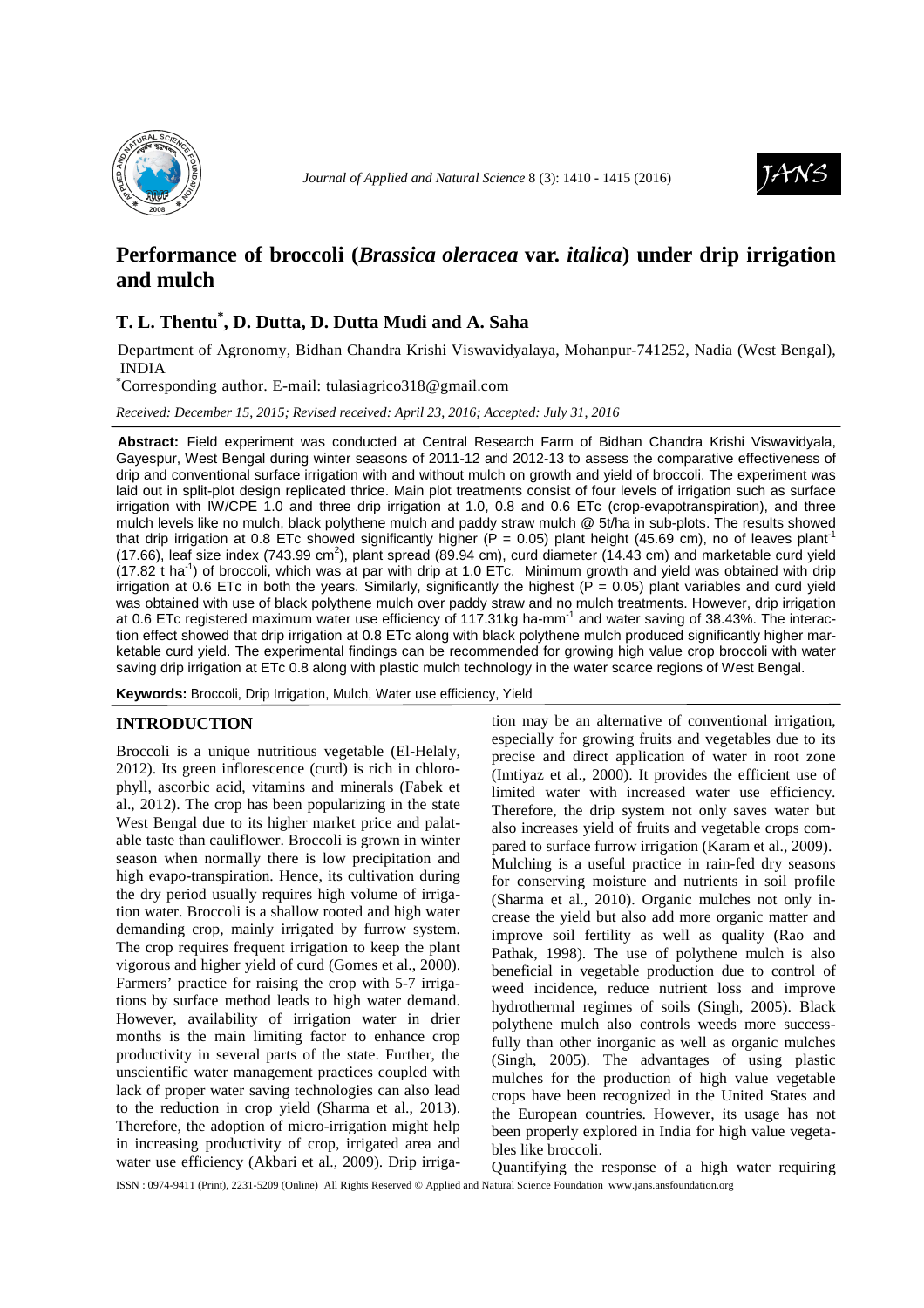vegetable broccoli to irrigation and mulch treatments is important for establishing the irrigation management strategies and water-savings. Earlier research shows that the yields and quality of the vegetable crops are improved through application of water by drip irrigation alone or along with different types of plastics and organic mulches (Tiwari et al., 2003). However, the information on the judicious use of irrigation water with different mulch materials in broccoli production is scanty in West Bengal. Therefore, the present study was attempted to evaluate the effect of irrigation applied through drip and surface furrow methods with and without mulch on growth, curd yield and wateruse efficiency of broccoli during winter season on sandy loam soil.

## **MATERIALS AND METHODS**

Field experiment was conducted during winter seasons of 2011-12 and 2012-13 at Central Research Farm of Bidhan Chandra Krishi Viswavidyalaya, Gayeshpur, encompassing the New Alluvial Zone of West Bengal, (22.1˚ N latitude, 89.2˚ E longitude and 9.75 m above mean sea level) to study the response of various levels of irrigation under drip and surface systems and different mulches on growth, yield and water use efficiency of broccoli. The experimental soil was sandy loam in texture with pH 6.9, organic carbon 0.54%, available nitrogen 170.3 kg ha<sup>-1</sup>, available phosphorus 15.1 kg ha<sup>-1</sup> and available potassium  $159.6$  kg ha<sup>-1</sup>. The experiment was laid out in split-plot design replicated thrice. Main plots treatments consisted of irrigation scheduling, viz. surface irrigation at IW/CPE 1.0 and three drip levels at 1.0, 0.8 and 0.6 ETc and sub-plots with three levels of mulch i.e., no mulch, black polythene mulch and paddy straw mulch@ 5 t/ha. The broccoli variety 'Green Magic' marketed by Syngenta seed company was tested as plant material. Broccoli seedlings were raised in nursery bed  $(100 \text{ m}^2)$  under the poly-house condition to protect seedlings from sunlight and rain and 10 kg FYM was mixed per square meter. Beds were drenching with Bavistin @2g/l. The sowing was done in 5 cm apart lines and at a depth of 1-2 cm. Light watering by nursery cane was done immediately after seed sowing. Beds were cover with rice straw for 2-3 days which helped in germination. Regular watering, drainage and disease pest management was done. Seedlings of one month age were transplanted in main field on 25th and  $27<sup>th</sup>$ of October at a spacing of 50 cm  $\times$  50 cm. The area of one plot was  $12 \text{ m}^2$  where 48 plants were sown in each plot. The recommended dose of N:  $P_2O_5$ :  $K_2O$ fertilizers were applied uniformly @ 150: 75: 75 kg ha<sup>-1</sup> respectively (Kumar et al., 2013). The source of inorganic N:  $P_2O_5$ : K<sub>2</sub>O fertilizers were urea, single super phosphate and muriate of potash respectively. Full dose of phosphorus and potassium were applied

as basal in furrows near the root zone of the crop (band placement), whereas N was applied in 6 equal splits through drip irrigation (fertigation). For mulching, lateral drip lines having emitters at 50 cm distance were placed in each row of plants over which perforated black polyethylene film of 50  $\mu$ thickness at 50 cm distance were spread manually on field and broccoli seedlings were transplanted such that each emitter is at the base of the seedling. In the case of paddy straw  $@ 5 t ha^{-1}$  treatment, paddy straw was placed as surface mulch about 10 days after transplanting when the seedlings were established in the field. During the experiment, the necessary cultural practices and plant protection measures were equally performed in all plots. The crops were harvested from 5<sup>rd</sup> and 8<sup>th</sup> January in 2011-12 and 2012-13, respectively.

Soil moisture studies were done during the entire crop period starting from sowing to final harvest of broccoli. Irrigation treatments were based on open pan evaporation data obtained from USWB (United State Weather Bureau) Class A Pan Evaporimeter installed near the experimental field. The pan was located on a wooden support at a height of 15 cm above the soil surface and readings were recorded daily. Lateral lines of 12 mm diameter were placed for each drip plot at 50 cm distance along the crop row. One dripper plant<sup>-1</sup> was provided near the base of the plant at 50 cm interval over the lateral. The application of water in drip system was by the gravity force and the discharge rate of emitter was 1.8 litre hour<sup>-1</sup> at a pressure of 1.2 kg cm<sup>-2</sup>. The volume of water for drip irrigation was calculated as per the following equation (Singh *et al.,* 2009):

 $V = \Sigma (Ep \times Kc \times Kp \times A \times N - Re \times A)$ 

where,  $V =$  volume of water required for crop evapotranspiration (ETc);  $Ep = \text{daily pan evaporation (mm)}$  $day^{-1}$ ); Kc = crop factor; Kp = pan factor (using 0.75 value for this region);  $A = area of plot$ ;  $N = number$ of days in a month for which the volume of applied water calculated; Re = effective rainfall (mm);  $\Sigma$  = signifies total of all the crop season. The irrigation frequency by drip system was every 3 days interval based on 0.6, 0.8 and 1.0 ETc. In surface method of irrigation, water was applied at IW:CPE 1.0, keeping 50 mm depth of irrigation. The number of surface irrigation was 3 in both the years of experiment during the crop period. Depth of irrigation was maintained with the help of par-shall flume. The total rainfall during the crop period was 19.5 and 20.2 mm in 2011-12 and 2012-13 respectively. The maximum and minimum temperatures during crop growth were 27.7 and  $16.9^{\circ}$ C in 201-12and 26.9 and 15.7<sup>o</sup>C in 2012-13.

The seasonal crop water use (WU) of broccoli was computed using the following water balance equation (Panigrahi and Srivastava, 2011):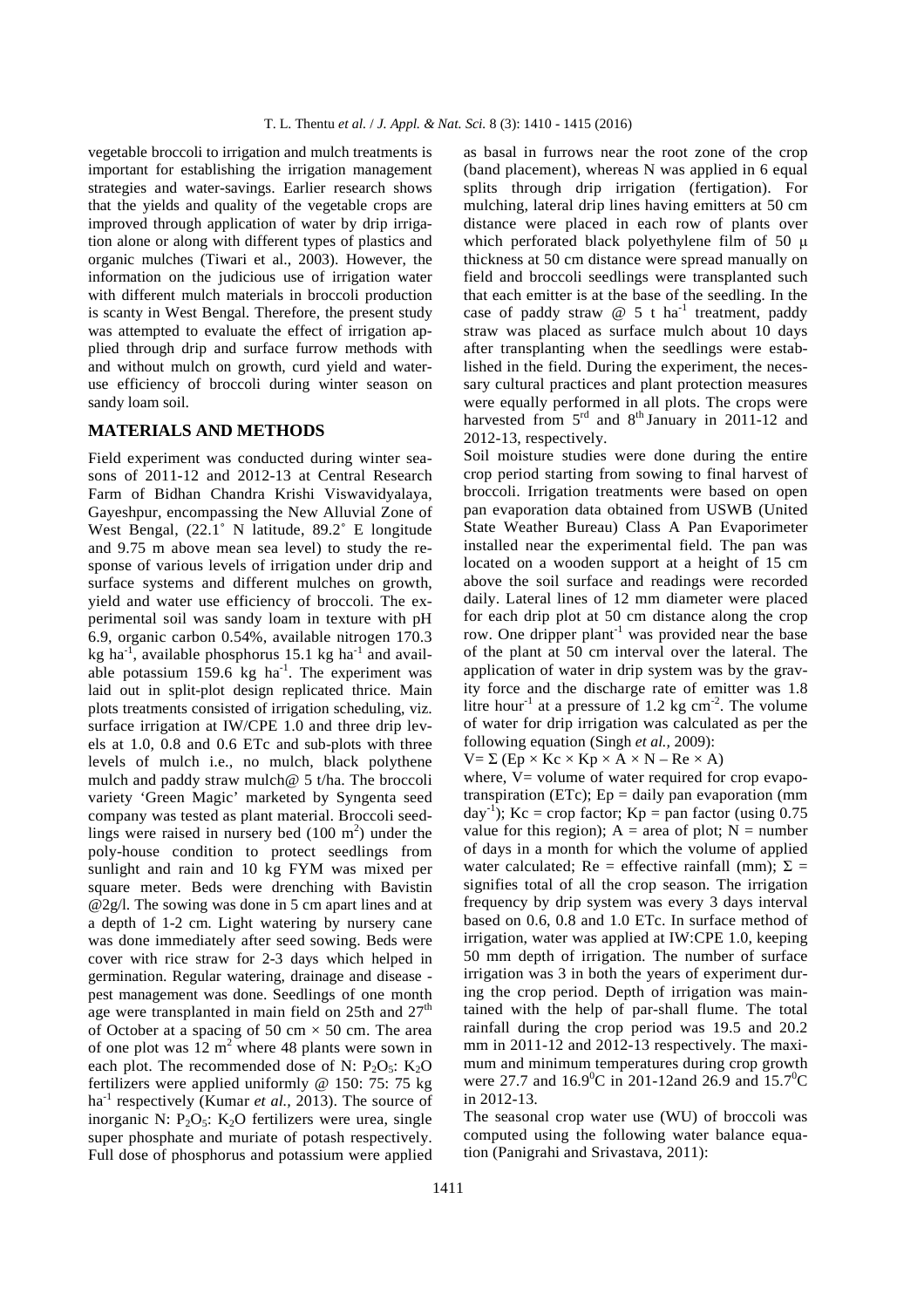#### WU =  $P + I + Cp - Dp - Rf \pm \Delta SW$

Where, WU is the total water use (mm), P is the precipitation (mm), I is the total irrigation water applied (mm), Cp is the contribution from capillary rise from groundwater (mm), Dp is the deep percolation loss (mm), Rf is the surface runoff loss of water (mm) and ∆SW is the change in soil water storage (mm) from the entire crop root zone (0-45 cm) during the cropping period (just before planting and after harvesting). Since groundwater was below 3 meter during the crop growing period, Cp was assumed to be negligible. Dp was assumed neglected beyond 45 cm as it was considered that change in soil moisture storage below 45 cm were negligible and there was no loss of water through runoff (Rf) occurred since there was no heavy rainfall. Thus the above equation computed as  $WU = P + I + \Delta SW$ .

The growth attributes like plant height (cm), no of leaves plant<sup>-1</sup>, leaf size index  $(cm<sup>2</sup>)$  and plant spread (cm) were recorded treatment wise from 10 randomly selected plants of the each plot. Leaf size index is measured by multiplying the average length and breadth of three leaves in each plant. Data on curd diameter (cm) was recorded from 10 plants of the plot. Three harvestings were taken and marketable curd yield was recorded at each harvest per plot in kilograms and it was then converted into yield per hectare. Water use efficiency (WUE) was calculated as the ratio of curd yield and total water used including irrigation water applied, effective rainfall and soil profile moisture contribution.

#### **RESULTS AND DISCUSSION**

**Effect of irrigation on broccoli:** The growth and yield contributing characters of broccoli such as plant height, number of leaves plant<sup>-1</sup>, leaf size index , plant spread, curd diameter and curd yield were significantly influenced by drip and surface irrigation as well as the mulch treatments (Table 1). The mean data showed that drip irrigation at 0.8 ETc produced significantly higher ( $P = 0.05$ ) plant height (70.65 cm), number of leaves plant<sup>-1</sup> (38.40), leaf size index  $(743.99 \text{ cm}^2)$ , plant spread  $(89.94 \text{ cm})$ , curd diameter (13.43 cm) and curd yield (17.59 t ha- $<sup>1</sup>$ ) over drip irrigation at 0.6 ETc and surface irriga-</sup> tion at IW:CPE 1.0. However, this treatment was statistically at par with drip at 1.0 ETc, which showed the highest values of growth, yield attributes and also curd yield. Bora et al. (2014) also stated that drip irrigation at 80% evapo-transpiration (ET) of crop based on pan evaporation gave significantly higher plant height (83.1 cm), leaf area index (3.26), dry matter (38.4 g/plant), fruit weight (79.6 g/plant) and fruit yield (45.57 t/ha) compared with the surface irrigation in tomato crop on sandy loam soils of Punjab, India. The quantitative increase in growth parameters observed in this drip treatment might be due to the fact that the soil was kept near to the field capacity throughout the crop growth period in the active root zone, resulted in low suction which facilitated better water and nutrients uptake by the plants and also greater turgidity of cells with increase in available soil moisture leading to quicker cell division and enlargement. This experiment concluded that optimal application of water through drip irrigation on regular basis enhanced growth and yield promoting characters and consequently the curd yield of broccoli. The marked reduction in growth and yield parameters, and curd yield in drip irrigation at 0.6 ETc was particularly due to water stress under deficit irrigation which might have failed to fulfil the water requirement of the plant. Moister stress might have reduced cell division and cell elongation and hence plant growth was stunted. These finding are in conformity with Himanshu et al. (2013) who carried out field study during the winter season of 2009-2010 (December to March) on clay loam soil in Allahabad of India in order to evaluate the effect of irrigation methods and schedules on marketable yield, irrigation production efficiency and economic return of

**Table 1.** Effect of irrigation and mulch on growth, yield attributes and yield of broccoli (mean of two years).

| <b>Treatment</b>              | <b>Plant height</b><br>(cm) | No. of<br>leaves<br>$Plant-1$ | Leaf size<br>index<br>$\rm \left( cm^2 \right)$ | <b>Plant</b><br>spread<br>(cm) | Curd<br>diameter<br>(cm) | <b>Marketable</b><br>curd yield<br>$(t \, ha^{-1})$ |
|-------------------------------|-----------------------------|-------------------------------|-------------------------------------------------|--------------------------------|--------------------------|-----------------------------------------------------|
| <b>Irrigation</b> level       |                             |                               |                                                 |                                |                          |                                                     |
| Surface irrigation IW/CPE 1.0 | 63.65                       | 34.05                         | 662.83                                          | 81.48                          | 10.70                    | 15.24                                               |
| Drip 1.0 ETc                  | 71.69                       | 39.22                         | 758.42                                          | 92.41                          | 14.43                    | 17.82                                               |
| Drip 0.8 ETc                  | 70.65                       | 38.40                         | 743.99                                          | 89.94                          | 13.43                    | 17.59                                               |
| Drip 0.6 ETc                  | 62.00                       | 32.94                         | 637.32                                          | 80.94                          | 9.72                     | 14.74                                               |
| $SEM(\pm)$                    | 1.21                        | 0.43                          | 12.41                                           | 1.51                           | 0.36                     | 0.27                                                |
| $CD (P = 0.05)$               | 3.74                        | 1.33                          | 36.00                                           | 4.43                           | 1.11                     | 0.84                                                |
| <b>Mulch</b>                  |                             |                               |                                                 |                                |                          |                                                     |
| No mulch                      | 61.06                       | 33.79                         | 661.71                                          | 78.54                          | 9.69                     | 14.93                                               |
| Back polythene mulch          | 71.90                       | 38.51                         | 753.15                                          | 92.25                          | 14.36                    | 17.89                                               |
| Paddy straw mulch             | 67.99                       | 36.27                         | 687.10                                          | 87.78                          | 12.04                    | 16.23                                               |
| $SEm(\pm)$                    | 1.25                        | 0.46                          | 13.28                                           | 1.64                           | 0.40                     | 0.31                                                |
| $CD (P = 0.05)$               | 3.86                        | 1.42                          | 39.42                                           | 4.85                           | 1.23                     | 0.92                                                |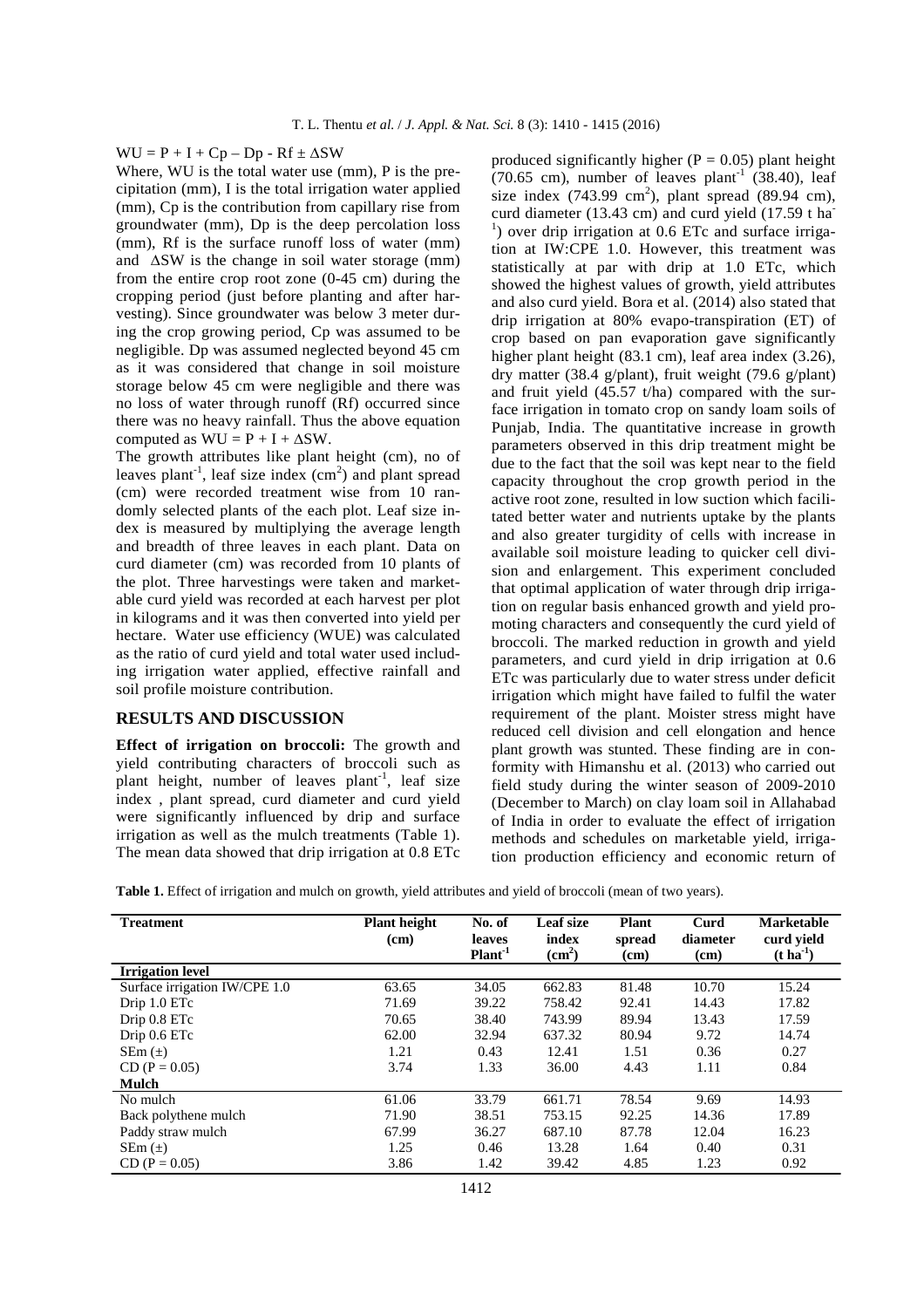#### T. L. Thentu *et al.* / *J. Appl. & Nat. Sci.* 8 (3): 1410 - 1415 (2016)

| <b>Irrigation level</b>       |          | Mean                         |                   |              |
|-------------------------------|----------|------------------------------|-------------------|--------------|
|                               | No mulch | <b>Black polythene mulch</b> | Paddy straw mulch |              |
| Surface irrigation IW:CPE 1.0 | 13.59    | 17.18                        | 14.95             | 15.24        |
| Drip 1.0 ETc                  | 15.89    | 19.64                        | 17.94             | 17.82        |
| Drip 0.8 ETc                  | 16.28    | 19.00                        | 17.50             | 17.59        |
| Drip 0.6 ETc                  | 13.95    | 15.75                        | 14.53             | 14.74        |
| Mean                          | 14.93    | 17.89                        | 16.23             |              |
|                               |          | M                            | $I \times M$      | $M \times I$ |
| $SEm(\pm)$                    | 0.27     | 0.31                         | 0.33              | 0.35         |
| $CD (P = 0.05)$               | 0.84     | 0.92                         | 1.02              | 1.09         |

**Table 2**. Interaction effect of irrigation and mulch on curd yield of broccoli (t/ha) (mean of two years).

**Table 3.** Total water use, water use efficiency and water saving under different irrigation and mulch .

| <b>Treatment</b>          | Profile con-<br>tribution<br>(mm) | <b>Irrigation</b><br>$(\mathbf{mm})$ | <b>Effective</b><br>rainfall<br>(mm) | Total wa-<br>ter use<br>(mm) | Curd<br>yield (kg<br>$ha^{-1}$ | <b>WUE</b><br>$(kg ha-$<br>$mm^{-1}$ ) | Water<br>saving<br>$(\%)$ |
|---------------------------|-----------------------------------|--------------------------------------|--------------------------------------|------------------------------|--------------------------------|----------------------------------------|---------------------------|
| <b>Irrigation level</b>   |                                   |                                      |                                      |                              |                                |                                        |                           |
| Surface irrigation IW/CPE |                                   |                                      |                                      |                              |                                |                                        |                           |
| 1.0                       | 34.28                             | 150.00                               | 19.85                                | 204.13                       | 15240.00                       | 74.64                                  |                           |
| Drip 1.0 ETc              | 34.67                             | 118.25                               | 19.85                                | 172.77                       | 17823.33                       | 103.08                                 | 15.36                     |
| Drip 0.8 ETc              | 35.92                             | 95.76                                | 19.85                                | 151.53                       | 17593.33                       | 116.05                                 | 25.77                     |
| Drip 0.6 ETc              | 36.84                             | 68.99                                | 19.85                                | 125.68                       | 14743.33                       | 117.31                                 | 38.43                     |
| <b>Mulch</b>              |                                   |                                      |                                      |                              |                                |                                        |                           |
| No mulch                  | 34.60                             | 108.25                               | 19.85                                | 162.70                       | 14927.50                       | 94.69                                  |                           |
| Black polythene mulch     | 36.87                             | 108.25                               | 19.85                                | 164.97                       | 17892.50                       | 111.15                                 | -                         |
| Paddy straw mulch         | 34.82                             | 108.25                               | 19.85                                | 162.92                       | 16230.00                       | 102.47                                 |                           |

broccoli under semi arid climate. However, this treatment was statistically at par with surface irrigation with IW:CPE 1.0. Therefore, it revealed that higher degree of deficit irrigation as well as excess irrigation was not at all conducive to promote the yield augmenting parameters of broccoli, leading to the decreased curd yield.

**Effect of mulch on growth and yield of broccoli:**  The highest plant height (71.90 cm), number of leaves plant<sup>-1</sup> (38.51), leaf size index (753.15 cm<sup>2</sup>), plant spread (92.25 cm), curd diameter (14.36) and curd yield  $(17.89 \text{ t} \text{ ha}^{-1})$  was obtained with black polythene mulch treatment. This treatment was found superior to paddy straw mulch @ 5 t/ha and no mulch (control) (Table 1). The lowest growth, yield parameters and curd yield were registered with no mulch treatment. These results are in agreement with Kashyap et al. (2009) who conducted an investigation on sandy loam soil to find the effect of different irrigation regimes and polythene mulch on yield, quality and water used efficiency of the broccoli variety Pusa Broccoli KTS-1 at Assam Agricultural University, Jorhat. Paddy straw mulch showed better performance over control because of better soil environment created by mulching. The increase in curd yield due to black polythene mulching might occur from better moisture utilization by checking evaporation loss and fall of soil temperature during winter and lesser competition of weeds. This poly-

thene mulch treatment produced 9.2 and 16.5% higher curd yield than straw mulch and no mulch respectively. Higher uptake of nutrients (N, P and K) was due to higher temperature coupled with higher availability of soil moisture caused significant increase in dry matter accumulation and partitioning of assimilates under polythene mulching (Bora et al., 2014). Singh (2005) also reported complete elimination of weeds with the use of black polyethylene in tomato crop. Therefore, the use of black polythene mulch is a potential and hitherto untapped option for conserving soil moisture, reducing weed population and enhancing crop production efficiency by many folds in water demanding crop broccoli.

The interaction effect between irrigation scheduling and mulching was statistically analyzed (Table 2). It showed significantly higher ( $P = 0.05$ ) curd yield  $(19.0 \text{ t} \text{ ha}^{-1})$  with drip irrigation at 0.8 ETc along with black polythene mulch. However, 0.8 ETc with black polythene mulch treatment combination was found statistically at par with drip irrigation at 1.0 ETc coupled with black polythene mulch. The minimum curd yield was registered with surface irrigation with no mulch, closely followed by drip irrigation 0.6 ETc without mulch. The greater water availability in drip irrigation at 0.8 or 1.0 ETc might have facilitated greater root growth and nutrients uptake and thereby produced higher yield of broccoli over other treatments. The interaction also stated that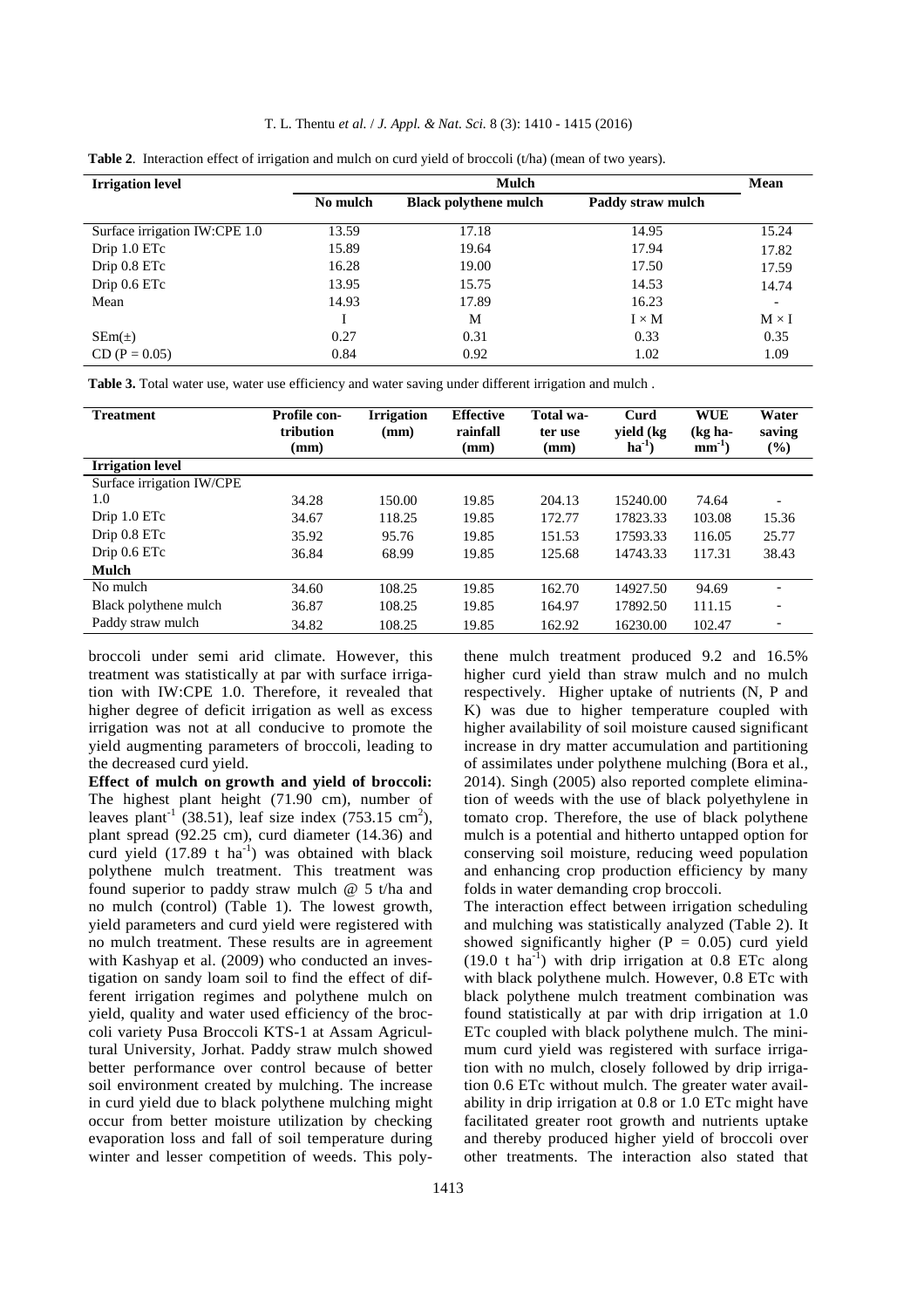black polythene mulch performed better compared to paddy straw mulch irrespective of irrigation treatments. Therefore, application of water through gravity drip irrigation at 0.8 ETc and use of black polythene mulch may be beneficial to broccoli cultivators.

**Water use efficiency and water saving:** During two year of cropping seasons, the average values of effective rainfall, moisture contribution from soil profile and depth of irrigation water applied are given in Table 3. The volume of irrigation application based on the measured evaporation values was initiated from first fortnight of November in both the years. The amount of water applied through drip at 0.6, 0.8 and 1.0 ETc was 68.99, 95.76 and 118.25 mm respectively, whereas the corresponding figure for surface irrigation with IW/CPE 1.0 was 150 mm. The total water use and water use efficiency varied with the magnitude of water application, moisture contribution from soil profile and curd yield. The total water use during the crop period was maximum (204.13 mm) in surface irrigation. However, drip irrigation at 0.6 ETc registered the highest water use efficiency of  $117.31$  kg ha-mm<sup>-1</sup> and water saving of 38.43 %. This treatment was comparable to drip at 0.8 ETc which exhibited water use efficiency of 116.05 kg ha-mm<sup>-1</sup>. The corresponding values of water use efficiency for drip irrigation at 1.0 ETc and surface irrigation IW/CPE 1.0 were 103.08 and 74.64 kg ha-mm<sup>-1</sup> respectively. In spite of the highest water productivity and water saving with drip 0.6 ETc, the curd yield was lowest under this treatment as a consequence of deficit irrigation and moisture stress situations. These findings were confirmative with Kashyap et al. (2009) who found highest WUE  $(4.11 \text{ t} \text{ ha cm}^{-1})$  under drip irrigation at 60% evaporation replenishment with mulch and the lowest  $(0.59$  t ha cm<sup>-1</sup>) under furrow irrigation. He also reported that water saving percentage under drip irrigated treatments was varied from 48.57 to 74.33% when compared with furrow irrigation in broccoli. However, the relatively higher water use efficiency under drip system as compared to surface irrigation was due to higher water uptake by the crop as a result of direct application of small amount of water in several splits into root zone without wetting the entire area and higher water distribution efficiencies in the soil profile. On the contrary, surface irrigation applying high volume water where the deep percolation loss is more, resulting in a considerable amount of water becomes unavailable to plants and thus lowers water use efficiency. Among the mulch treatments, black polythene mulch showed higher water use efficiency compared to others (Table 3). This might be due to lesser evaporative loss of water and weed free environment as well as higher curd yield under polythene mulched plots. Soil moisture conservation due to poly mulching was also reported by Gupta and Acharya (1993).

It can be concluded from the study that drip irrigation at 0.8 ETc along with black polythene mulch gave the best results in terms of growth and yield of broccoli. Water use efficiency was recorded highest in drip at 0.6 ETc which was comparable with 0.8 ETc under the same level of mulch. Therefore, the water-saving drip technology and plastic mulch can be promoted for cultivation of broccoli in the water scarce regions of West Bengal.

#### **REFERENCES**

- Akbari, M., Dehghanisanij, H. and Mirlatifi, S.M. (2009). Impact of irrigation scheduling on agriculture water productivity. *Iranian Journal of Irrigation and Drainage*. 1: 69-79.
- Bora, N.J. and Babu, H.M. (2014). Drip irrigation and black polyethylene mulch pressure on development, yield and water-use efficacy of tomato. *International Journal of Irrigation and Water Management .* 1 : 1-4.
- El-Helaly, M.A. (2012). Effect of nitrogen fertilization rates and potassium sources on broccoli yield, quality and storability. *Research Journal of Agriculture and Biological Sciences*. 8(4) : 385-394.
- Fabek, S., Toth, N., Redovnikovic, I.R., Custic, M.H., Benko, B. and Zutic, I. (2012). The effect of nitrogen fertilization on nitrate accumulation, and the content of minerals and glucosinolates in broccoli cultivars. *Food Technology Biotechnology*. 50(2) : 183-186.
- Gomes, R., Khan, M.S. and Islam, M.M. (2000). Effects of irrigation and nitrogen on broccoli in grey terrace soil. *Bangladesh Journal of Agriculture Research*. 25 : 423- 430.
- Gupta, R. and Acharya, C.L. (1993). Effect of mulch induced hydrothermal regime on root growth, water use efficiency, yield and quality of strawberry. *Journal of Agricultural Sciences*. 64: 608-612.
- Himanshu, S.K., Singh, A.K., Kumar, S. and Kalura, P. (2013). Response of broccolli to irrigation scheduling and methods under drip, sprinkler and surface irrigation. *International Journal of Engineering and Advanced Technology*. 2(4) : 777-782.
- Imtiyaz, M., Mgadla, N.P., Chepete, B. and Mothobi, E.O. (2000). Yield and economic returns of vegetable crops under varying irrigation. *Irrigation Science*. 114(2) : 265-268.
- Karam, F., Masad, R., Bachour, R., Rhayem, C. and Rouphael, Y. (2009). Water and radiation use efficiencies in drip irrigated pepper response to full and deficit regimes. *European Journal of Horticultural Sci*ence. 74: 79-85.
- Kashyap, S., Phookan, D.B., Baruah, R. and Bhuyan, P. (2009). effect of drip irrigation and polythenne mulch on yield, quality water use efficiency and economics of broccoli production. *Indian Journal of Horticulture*. 66 (3) : 323-325.
- Kumar, M., Das, B., Prasad, K.K. and Kumar. P. (2013). Effect of integrated nutrient management on growth and yield of broccoli (Brassica oleracea var. italica) under Jharkhand conditions. *Vegetable Science*. 40 (1) : 117- 120.